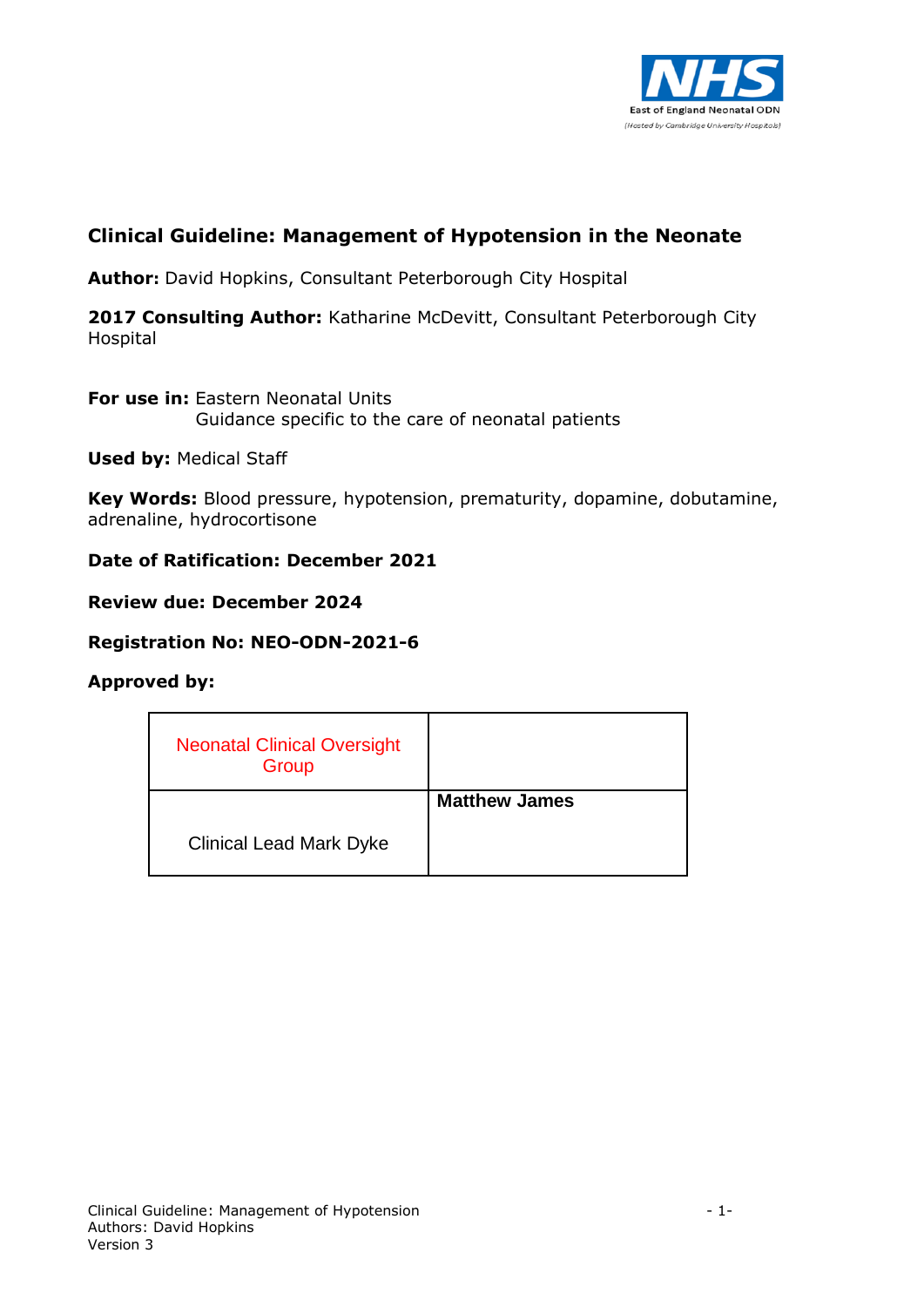

# **Audit Standards:**

- 1. All infants meeting the BAPM intensive care category, should have an admission blood pressure (BP) recorded.
- 2. Infants being treated for hypotension should have 15 minutely recordings of BP if not invasively monitored.
- 3. Infants should not receive a bolus of saline unless there is documented evidence to support a clinical suspicion of hypovolaemia.

# **1. Introduction:**

Neonatal hypotension is usually the result of abnormal peripheral vasoregulation or myocardial dysfunction. Rarely is it due to hypovolaemia.

The definition of hypotension in neonates varies, the threshold for intervention and benefits of intervention are not well established to this day<sup>1,2,22</sup>. Hypotension has been associated with an increased likelihood of adverse outcomes<sup>3</sup>.

# **2. Definition of Hypotension**:

Blood pressure (BP) is used as a marker of systemic perfusion however BP correlates only weakly with cardiac output.

#### **2.1 Preterm neonates**

Various definitions of hypotension are used in preterm infants including:

- a mean arterial blood pressure (MAP) below the 10<sup>th</sup> centile for gestation/birth weight and postnatal age<sup>4</sup> (see Appendices 1 and 2)
- a MAP below an infant's gestation age in weeks.

More recently severe hypotension in preterm neonates has been defined in some studies as a mean arterial pressure of 5mmHG or more below gestational age (minMAP≤GA-5). There is some evidence of greater benefit of intervention in this group<sup>22</sup>.

Tolerating isolated hypotension in a stable preterm neonate with no signs suggestive of poor perfusion is increasingly becoming commonplace<sup>1</sup>.

# **2.2 Term neonates**

Hypotension in term neonates is less common and occurs due to a wider range of reasons than in preterm infants. Hypotension in term neonates is less well studied than in preterm neonates. Isolated hypotension is uncommon in term neonates thus permissive hypotension in term babies is not a common consideration.

# **2.3 First 48-72 hours of life (transition period)**

Values below the third percentile of mean blood pressure in the first 72 hours approximate the gestational age in weeks for an averagely sized infant<sup>5</sup>. In the presence of a large patent ductus arteriosus (PDA), the mean blood pressure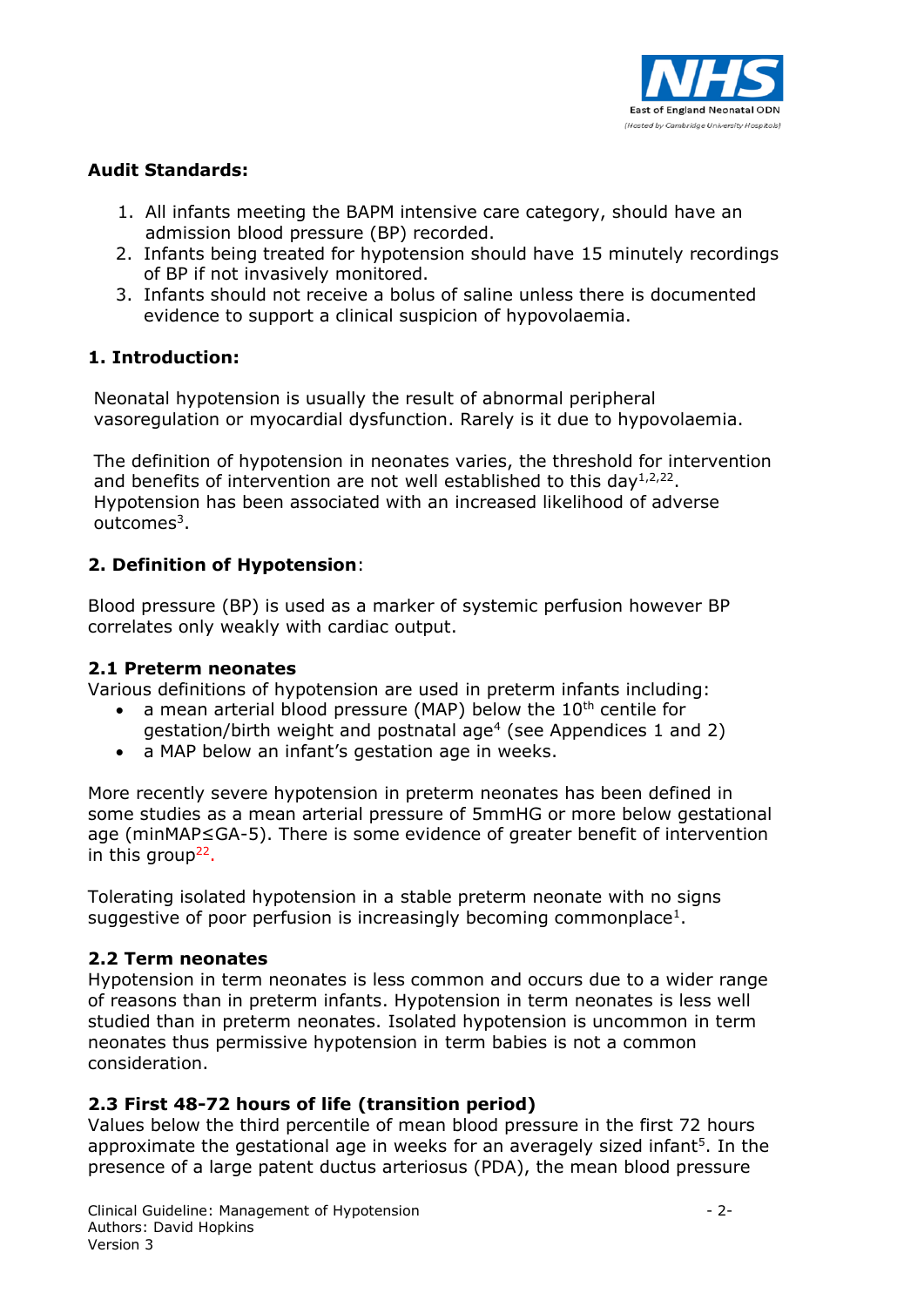

may be reduced significantly, in which case the systolic blood pressure may be a more accurate marker of the baby's cardiovascular stability.

## **2.4 After the first 48-72 hours of life (post transition period)**

Values for gestational age are as below (see also Appendices  $1^4$  and  $2^6$ ).

| <b>Corrected</b><br><b>Gestational</b><br>Age (wks) | <b>Systolic</b><br><b>Blood</b><br><b>Pressure</b><br>(mmHg) | <b>Mean</b><br><b>Blood</b><br><b>Pressure</b><br>(mmHg) |  |  |
|-----------------------------------------------------|--------------------------------------------------------------|----------------------------------------------------------|--|--|
| 23-26                                               | $35 - 45$                                                    | 30                                                       |  |  |
| $27 - 32$                                           | 40-55                                                        | 35                                                       |  |  |
| 33-36                                               | 45-55                                                        | 40                                                       |  |  |
| $37 - 42$                                           | 55-65                                                        | 45                                                       |  |  |

#### **3. Measurement of Blood Pressure**

Oscillometric cuff measurement may overestimate blood pressure in hypotensive preterm newborns<sup>7,8</sup> therefore if unwell or intervention is being considered insertion of an arterial line should be considered being wary of the associated and significant risks of their use $9,10,11$ .

An appropriately sized cuff should be used with the infant supine, when the infant is settled and with the arm at the level of the right atrium.

Transduced intra-arterial blood pressure monitoring systems need to be interpreted with care:

- Damping can occur due to the small diameter catheter, partial occlusion by the vessel wall or the presence of air bubbles $12$
- Use of a pedal artery may cause systolic pressure to appear higher than when measured by a central catheter $^{13}$
- The position of the transducer should be level with the heart
- The arterial line should be re-zeroed before acting on a hypotensive reading

#### **4. Risk Factors for Hypotension**

- **Prematurity**
- Positive pressure ventilation (particularly with high mean airway pressures and HFOV)
- Large Patent Ductus Arteriosus ductal steal can reduce MAP and coronary artery blood flow
- **Lack of antenatal steroids prior to delivery**
- **Sepsis**
- Haemorrhage eg APH, cord prolapse, twin to twin transfusion syndrome, large intracranial haemorrhage, large pulmonary haemorrhage
- Congenital cardiac disease
- **Adrenal insufficiency**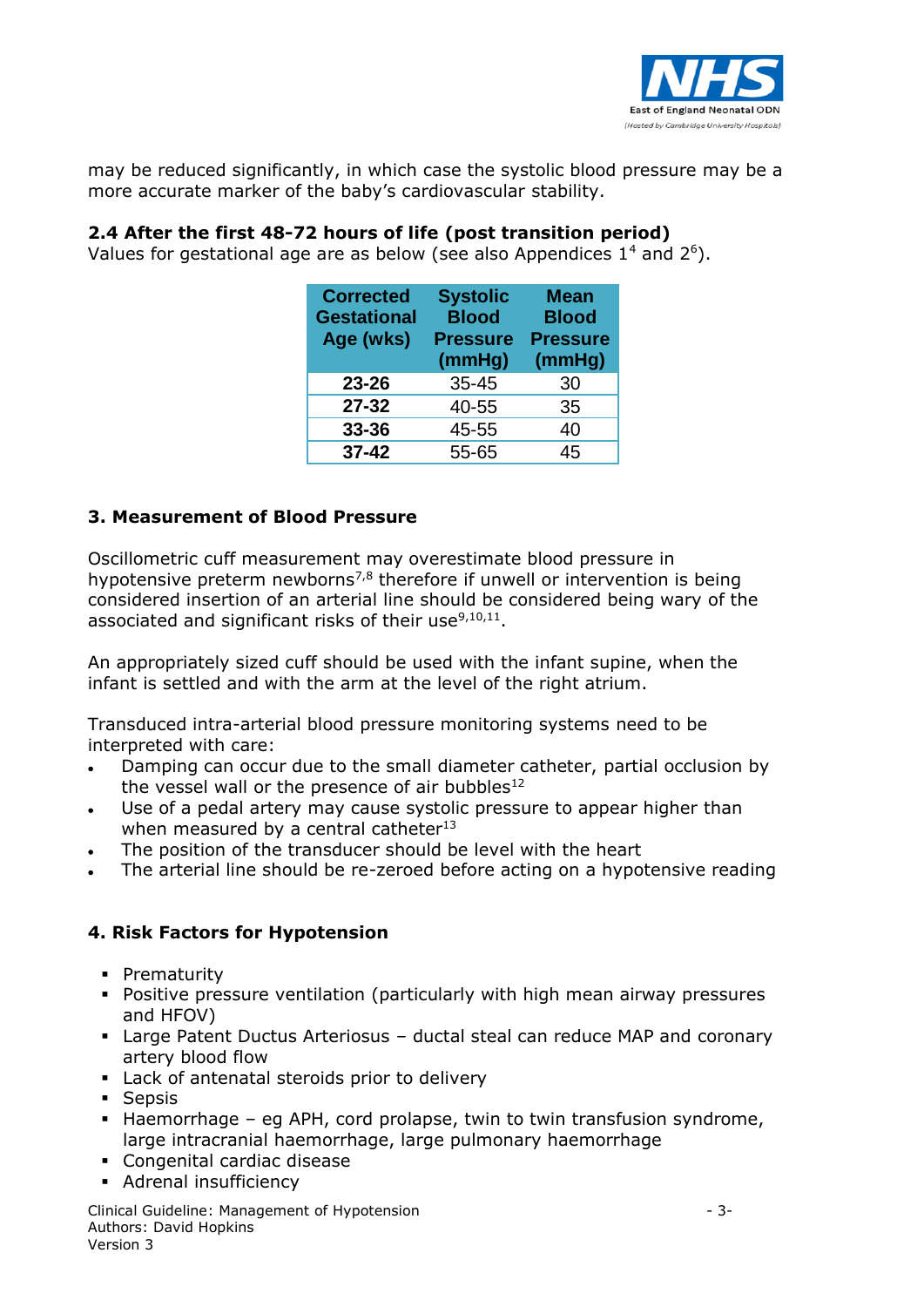

- **Surgical intervention**
- **Hypoxic ischaemic encephalopathy (HIE)**
- Persistent Pulmonary Hypertension of the Newborn (PPHN)
- Drugs e.g. morphine infusions, maternal labetalol treatment

# **5. Complications of Hypotension**4,15,16

- Intraventricular haemorrhage
- Periventricular leukomalacia
- Long term neurological impairment
- End-organ dysfunction

## **6. Diagnosis**

#### **6.1 Clinical Assessment**

Signs and symptoms of inadequate tissue perfusion may include:

- Urine output <1ml/kg/hr
- Central capillary refill >3 seconds (a poor indicator alone but useful if associated with other features)
- $\cdot$  Base deficit  $>5$
- Lactate >2mmol/L
- Pallor
- Tachycardia
- Cold extremities
- Weak pulses (femoral palpation best in hypotensive infants $^{14}$ )
- Apnoea and bradycardia
- Low blood pressure for gestational age

#### **6.2 Monitoring**

Infants with hypotension should ideally be monitored closely:

- Continuous monitoring of mean arterial pressure (if arterial access available)
- Cuff BP set to 15minute readings which are recorded (if arterial access not available)
- Continuous heart rate and saturation monitoring
- Central capillary refill time
- Urine output
- Core-peripheral temperature gap  $(>2^{\circ}C)$  is abnormal)
- Regular blood gas/lactate monitoring

#### **6.3 Echocardiography**

Echocardiography (if expertise is available) may detect the presence of:

- PDA which may be contributing to hypotension
- Pulmonary hypertension (PPHN)
- Poor cardiac contractility
- Congenital cardiac disease

#### **6.4 Consider contributing causes and intervention**

Blood loss/hypovolaemia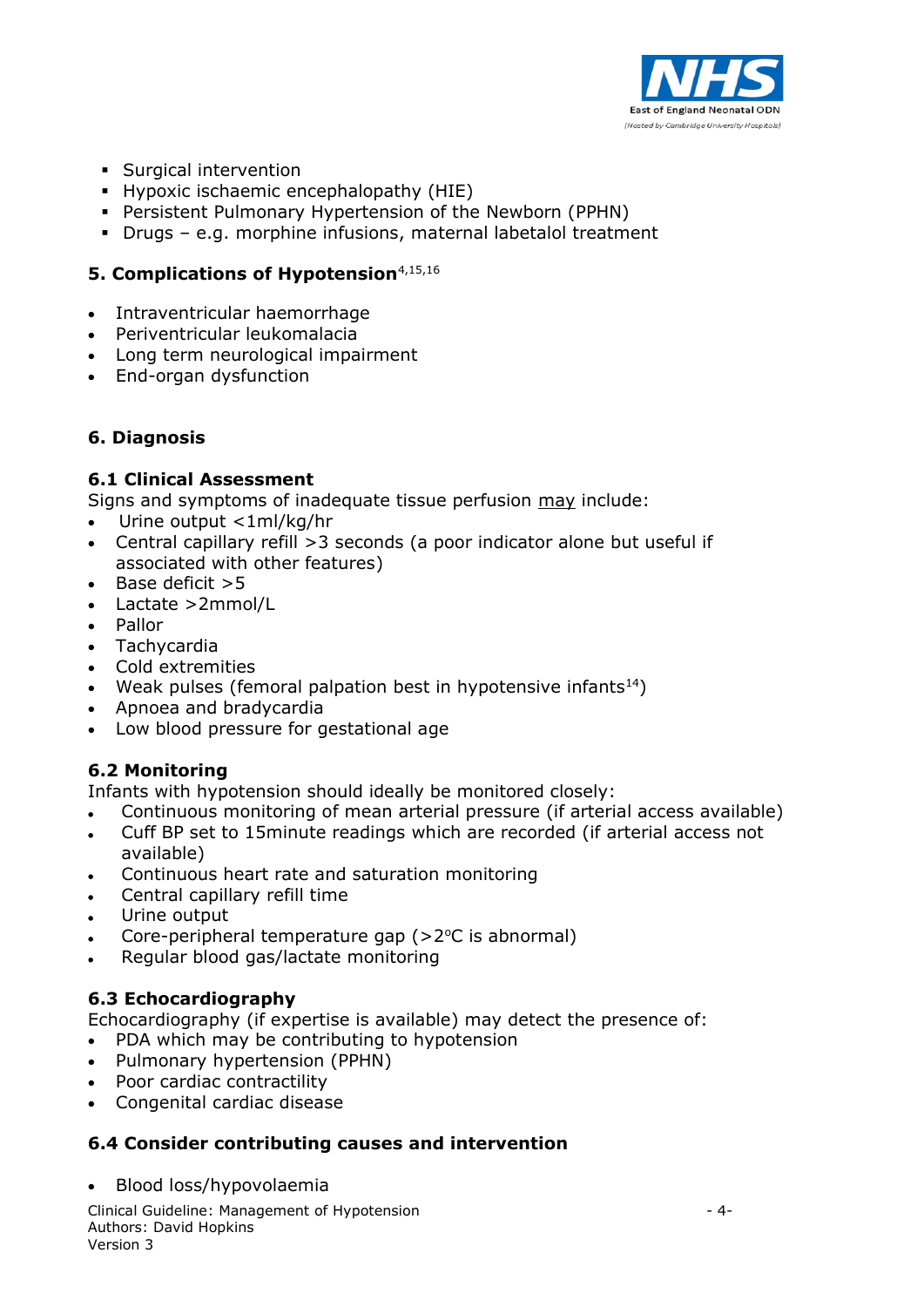

- Pneumothorax
- Sepsis
- $\bullet$  PDA<sup>18</sup>
- High mean airway pressure compromising venous return to the heart
- Adrenocortical insufficiency<sup>19,20</sup>

# **7. Management of Hypotension:**

Not intervening in babies with isolated hypotension and no signs of cardiovascular compromise remains reasonable. Intervention should be considered particularly in infants with clinical evidence of poor perfusion associated with hypotension or those with isolated severe hypotension  $(minMAP\leq GA-5)^{22}$ .

Evidence of benefit is conflicting. Studies have shown that anti-hypotensive therapy in the extremely preterm neonate is independently associated with increased risk of death and neurodevelopmental impairment/developmental delay when controlling for risk factors known to affect those outcomes<sup>21</sup>. Other studies have shown benefit of treating isolated hypotension<sup>22</sup>.

# 7.1 Inotropes<sup>28,29,30,31,32</sup>

*Dopamine* at lower doses (2-4 microgram/kg/mins) increases myocardial contractility and renal blood flow. At higher doses (10-20 microgram/kg/min) it increases vascular resistance. Dopamine is more effective than Dobutamine in the short term at raising the blood pressure in preterm infants, but this may not correlate with improving organ perfusion.

*Dobutamine* is a direct-acting [inotropic](javascript:defwindow() [agent](javascript:defwindow() which stimulates the ß-receptors of the [heart](javascript:defwindow() and blood vessels causing increased cardiac output, vasodilation and reduced vascular resistance.

*Adrenaline* at low doses causes systemic and pulmonary vasodilation with an increase in the heart rate, stroke volume and contractility. Low doses of Adrenaline have been shown to be as effective as low/moderate doses of dopamine<sup>33,34</sup>.

**Note:** High doses of both Adrenaline (≥ 500-600ng/kg/min) and Dopamine (≥ 15mcg/kg/min) can cause intense systemic vasoconstriction.

| Drug       | Category | Mode of Action             | Haemodynamic<br>effect | <b>Dose</b>                    |
|------------|----------|----------------------------|------------------------|--------------------------------|
| Dobutamine | Inotrope | Beta adrenergic<br>agonist | Enhanced<br>mvocardial | IVI 5-20 micro-grams/kg/minute |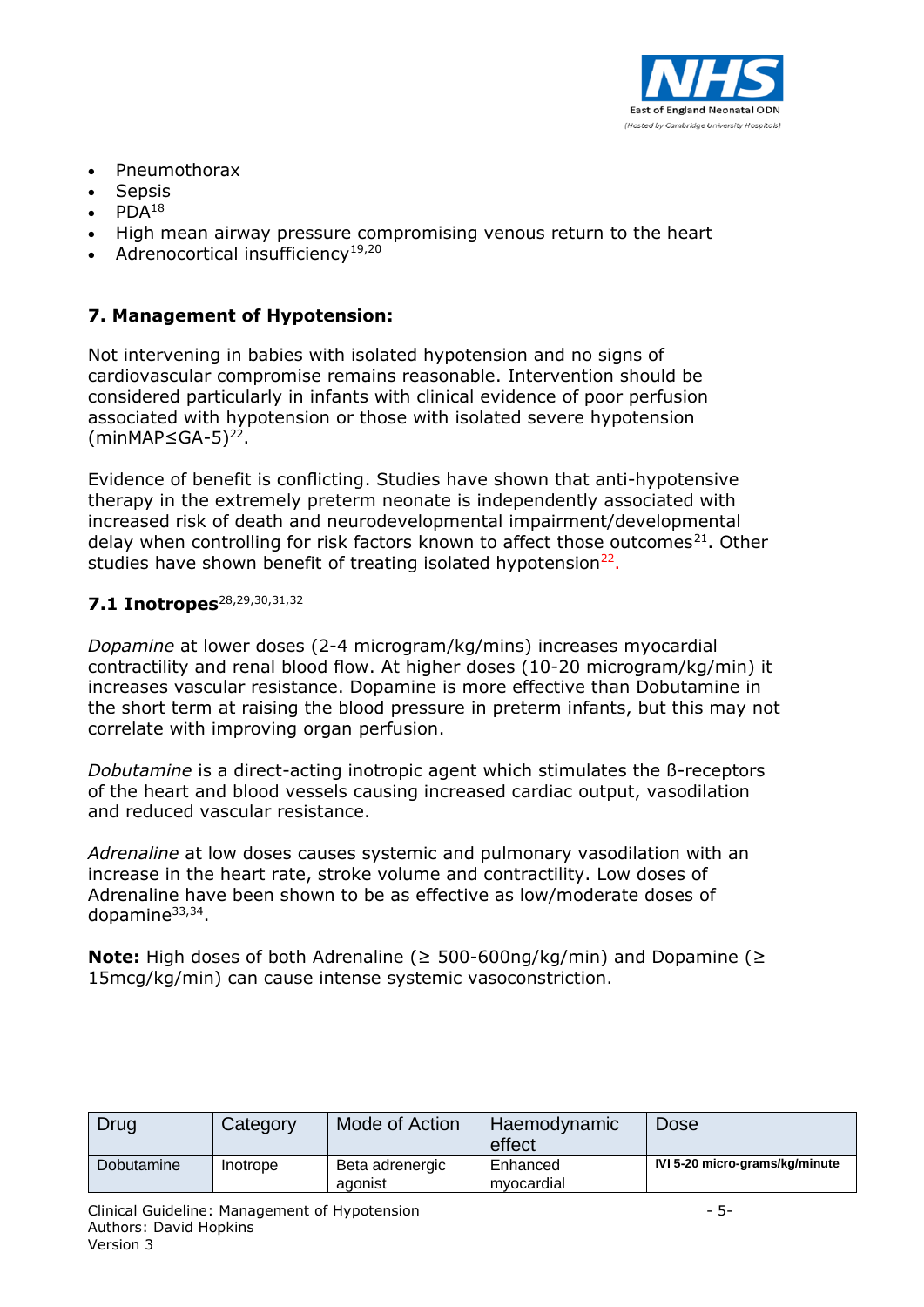

|                |                          |                                        | contractility and<br>output                                                                               |                                                                                                     |
|----------------|--------------------------|----------------------------------------|-----------------------------------------------------------------------------------------------------------|-----------------------------------------------------------------------------------------------------|
| Dopamine       | Inotrope/<br>vasopressor | Alpha and beta<br>adrenergic agonist   | Peripheral<br>vasoconstriction<br>Enhanced<br>myocardial<br>contractility and<br>output                   | IVI 5-20 micro-grams/kg/minute                                                                      |
| Adrenaline     | Inotrope/<br>vasopressor | Alpha and beta<br>adrenergic agonist   | Enhanced<br>myocardial<br>contractility and<br>output; peripheral<br>vasoconstriction                     | IVI 100nanograms/kg/minute -<br>1.5micrograms/kg/minute                                             |
| Norepinephrine | Vasopressor              | Alpha (and beta)<br>adrenergic agonist | Peripheral<br>vasoconstriction                                                                            | IVI 20-100nanograms/kg/minute<br>Maximum<br>1microgram/kg/minute                                    |
| Milrinone      | Lusitrope                | Increases cAMP                         | Increase myocardial<br>contractility<br>Decreases vascular<br>tone in systemic and<br>pulmonary arteries. | Loading dose IV 50-75 micro-<br>grams/kg over 30-60 minutes<br>then IVI 30-45<br>micrograms/kg/hour |

# **7.2 Volume expansion**

Volume expansion should be given only if there is significant clinical suspicion of hypovolaemia, increased capillary leak or blood loss. Giving fluid boluses can be counterproductive if there is an already poorly functioning myocardium or a PDA. Early use of Dopamine is more successful than colloid in increasing the blood pressure<sup>23</sup>.

As of yet there is insufficient evidence to determine whether infants with cardiovascular compromise benefit from volume expansion<sup>24</sup> and extensive use is associated with significant untoward effects especially in preterm infants<sup>25</sup>.

10mls/kg of 0.9% sodium chloride should be given over 20-30 minutes if volume is chosen to treat hypotension<sup>26,27</sup>. Blood or Fresh Frozen Plasma should only be considered instead of sodium chloride if the baby is actively bleeding, thought to have lost significant blood volume or has deranged coagulation.

# **7.3 Corticosteroids**

Adrenocortical insufficiency is becoming increasingly recognised as a cause of hypotension in preterm infants<sup>35,36,37</sup>. Adrenal corticoid insufficiency typically presents as severe refractory hypotension in preterm infants.

Hydrocortisone has been used successfully for treating refractory hypotension in preterm infants leading to stabilisation of blood pressure within 6-8 hours and to successful weaning from inotropes within 72 hours<sup>38</sup>. It is reasonable to consider use of hydrocortisone in infants who are still hypotensive despite treatment with dual inotropes.

Babies at highest risk are those: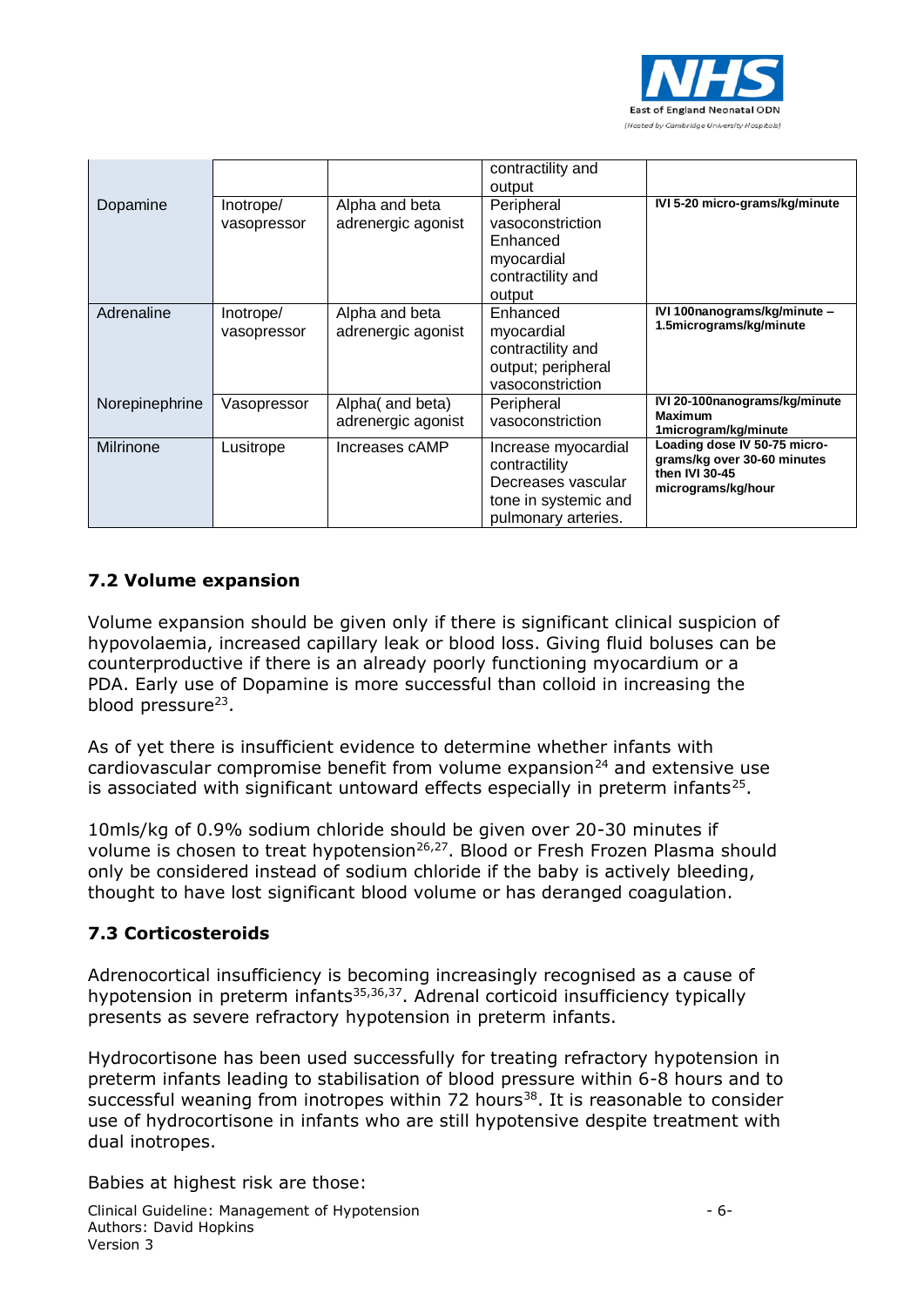

- Under 30 weeks
- Under 14 days of age
- Concurrent perinatal stress (RDS, mechanical ventilation, surgery)

Blood cortisol levels can be useful in babies with refractory hypotension, if taken before giving hydrocortisone, and for assessing response to therapy. An unstimulated cortisol level <200nmol/L is suggestive of a degree of adrenal insufficiency. Whilst it is useful to have the cortisol level, the decision to start hydrocortisone should not depend on the result which may take hours.

An initial dose of Hydrocortisone 2.5mg/kg can be repeated at 4 hours if required, followed by 2.5mg/kg every 6 hours for 48hrs or until BP recovers. Then reduce treatment over at least 48hrs<sup>39</sup>.

## **7.4 Flow chart for management**

The following flow chart is adapted from the Luton and Dunstable guideline<sup>40</sup>. There may be differences in the choice of dopamine or dobutamine as first line where the cause of hypotension is unknown depending on unit experience and preference.

The most recent Cochrane review of dopamine vs. dobutamine<sup>32</sup> would suggest using dopamine as first line therapy based on the fact that it is more likely to result in an increase in blood pressure and if this fails the addition of dobutamine may be considered. The evidence that dopamine is more effective only extends as far as the short-term effect on blood pressure and there is an argument that dobutamine may be more likely to increase systemic blood flow.

If there is a significant PDA present or if there is echo evidence of cardiac dysfunction the use of dobutamine before dopamine may be more logical<sup>32</sup>.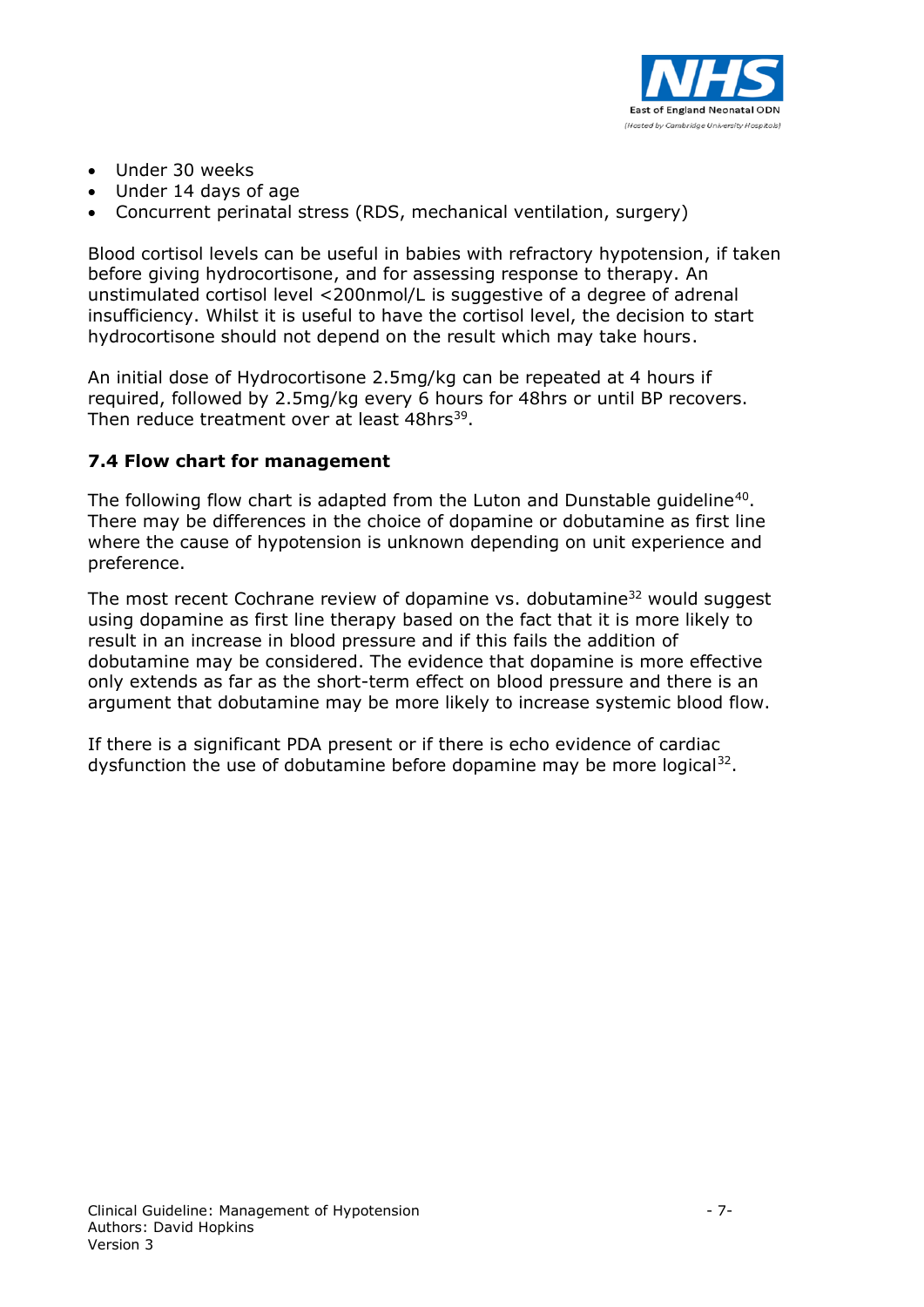



#### Clinical Guideline: Management of Hypotension - 8- Authors: David Hopkins Version 3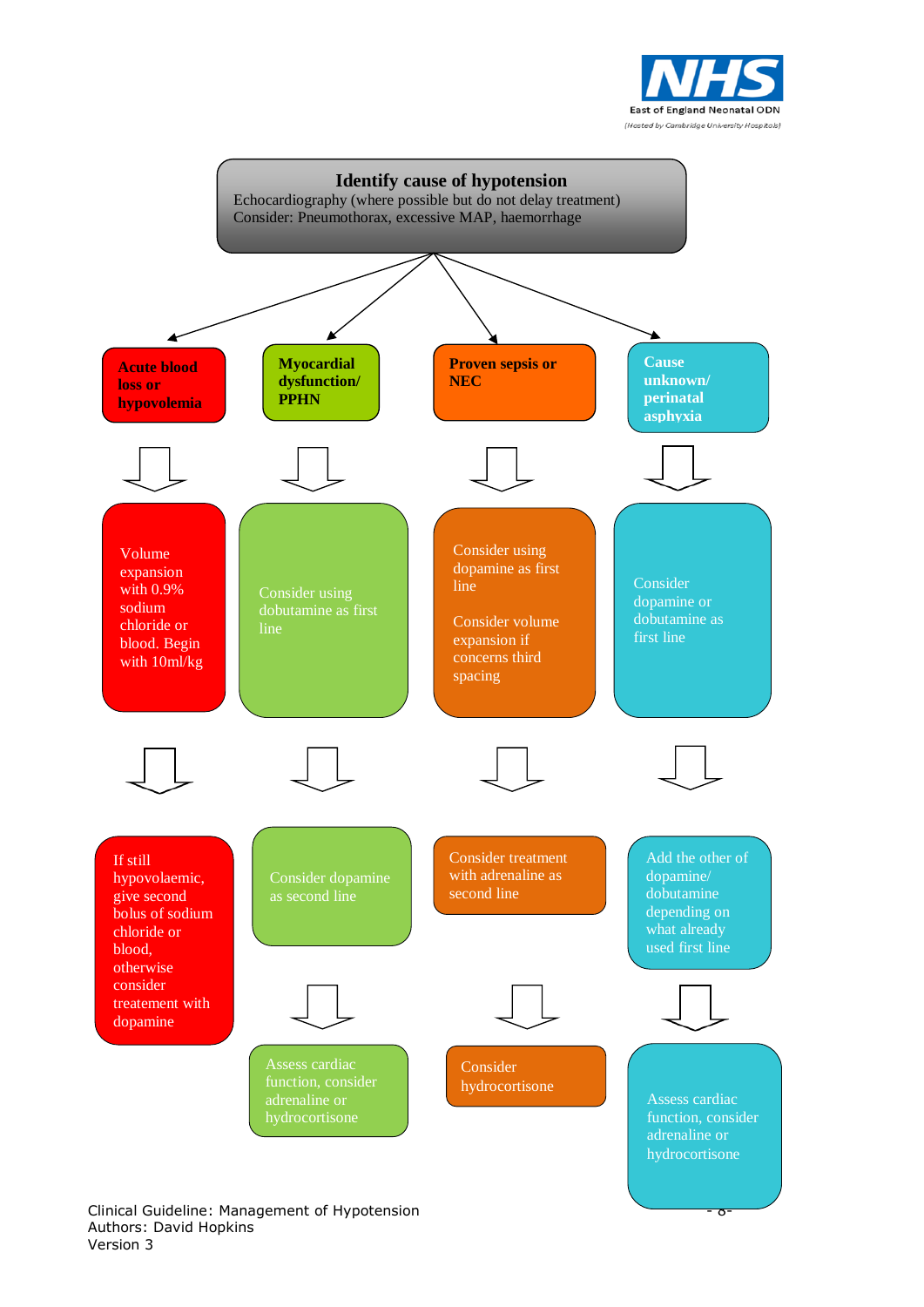

#### **Appendix 1<sup>1</sup>**

|      | Hours postnatal age |       |       |       |       |       |       |       |       |
|------|---------------------|-------|-------|-------|-------|-------|-------|-------|-------|
|      | 3                   | 12    | 24    | 36    | 48    | 60    | 72    | 84    | 96    |
| 500  | 35/23               | 36/24 | 37/25 | 38/26 | 39/28 | 41/29 | 42/30 | 43/31 | 44/33 |
| 600  | 35/24               | 36/25 | 37/26 | 39/27 | 40/28 | 41/29 | 42/31 | 44/32 | 45/33 |
| 700  | 36/24               | 37/25 | 38/26 | 39/28 | 42/29 | 42/30 | 43/31 | 44/32 | 45/34 |
| 800  | 36/25               | 37/26 | 39/27 | 40/28 | 41/29 | 42/31 | 44/32 | 45/33 | 46/34 |
| 900  | 37/25               | 38/26 | 39/27 | 40/29 | 42/30 | 43/31 | 44/32 | 45/34 | 47/35 |
| 1000 | 38/26               | 39/27 | 40/28 | 41/29 | 42/31 | 43/32 | 45/33 | 46/34 | 47/35 |
| 1100 | 38/27               | 39/27 | 40/29 | 42/30 | 43/31 | 44/32 | 45/34 | 46/35 | 48/36 |
| 1200 | 39/27               | 40/28 | 41/29 | 42/30 | 43/32 | 45/33 | 46/34 | 47/35 | 48/37 |
| 1300 | 39/28               | 40/29 | 41/30 | 43/31 | 44/32 | 45/33 | 46/35 | 48/36 | 49/37 |
| 1400 | 40/28               | 41/29 | 42/30 | 43/32 | 44/33 | 46/34 | 47/35 | 48/36 | 49/38 |
| 1500 | 40/29               | 42/30 | 43/31 | 44/32 | 45/33 | 46/35 | 48/36 | 49/37 | 50/38 |

Fig. 2. Table of mean MBP and 10th percentiles by birthweight and postnatal age. The first figure is the mean MBP at the given weight and postnatal age and the second figure is the tenth percentile.

Reprinted from Early Human Development, 19, Watkins AMC, West CR, Cooke RWI, Blood pressure and cerebral haemorrhage and ischaemia in very low birthweight infants, Pge.106, Copyright (1989), with permission for Elsevier.**<sup>1</sup>**

#### **Appendix 2<sup>4</sup>**

1



Fig. 1. Mean blood pressure reference ranges for infants in the four birthweight groups during the first seven days of life. Inclusion and exclusion criteria are given in the text. Centiles displayed are 10th, 50th and 90th.

**<sup>1</sup>** Left hand column indicates weight in grams and mean blood pressure measured in mmHg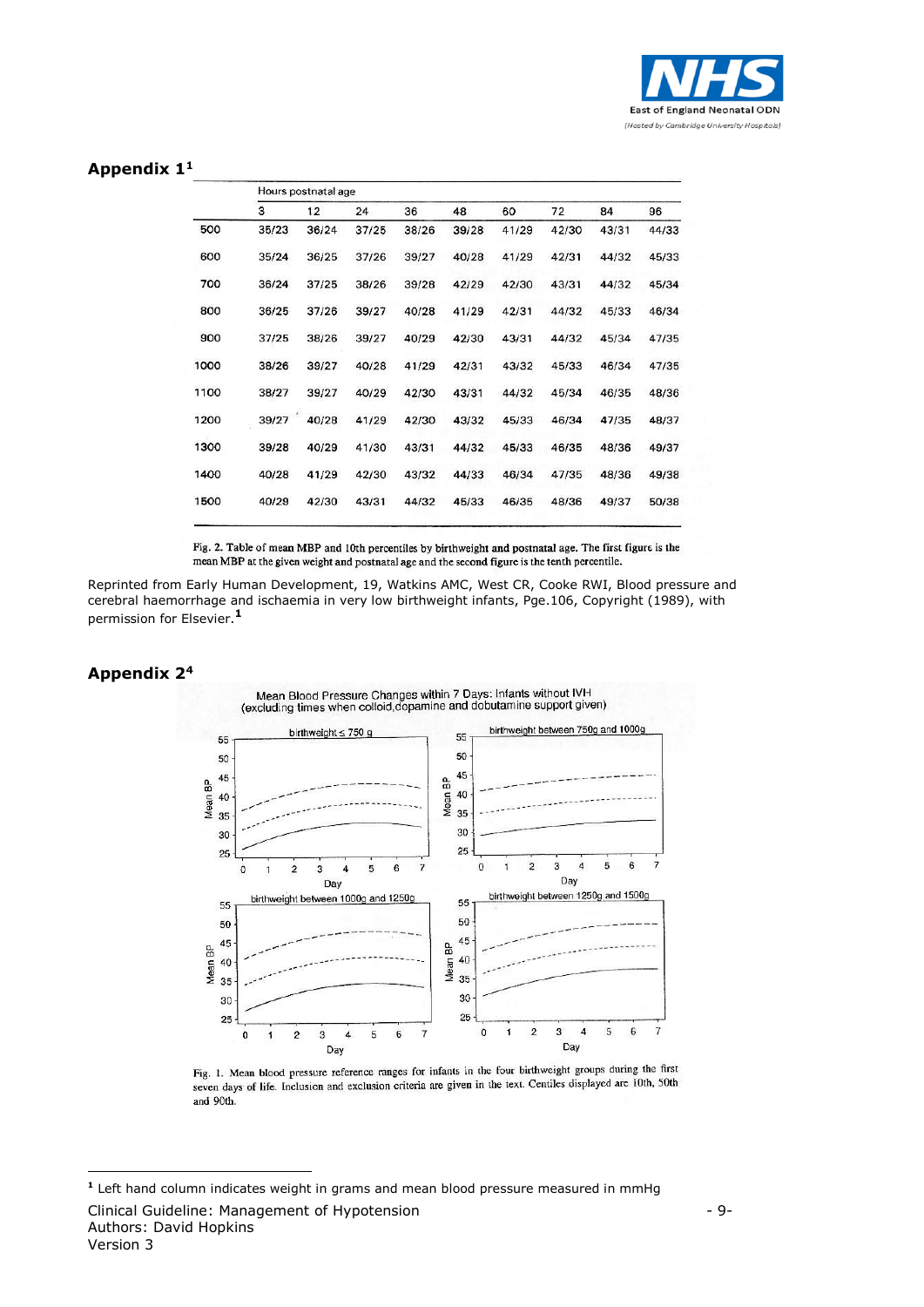

Reprinted from Early Human Development, 56, Cunningham S, Symon AG, Elton RA et al, Intra-arterial blood pressure reference ranges, death and morbidity in very low birthweight infants during the first seven days of life, Page 157, copyright (1999), with permission from Elsevier.**<sup>2</sup>**

#### **References**

- 1. Dempsey EM, Barrington KJ. Treating hypotension in the preterm infant: when and with what: a critical and systematic review. J Perinatol 2007;27:469–78. doi:10.1038/sj.jp.7211774
- 2. Dempsey EM, Barrington KJ, Marlow N On behalf of the HIP consortium*, et al* Hypotension in Preterm Infants (HIP) randomised trial *Archives of Disease in Childhood - Fetal and Neonatal Edition* 2021;**106:**398-403.
- 3. Faust K, Härtel C, Preuß M for the Neocirculation project and the German Neonatal Network (GNN), et al. Short-term outcome of very-lowbirthweight infants with arterial hypotension in the first 24 h of life. Archives of Disease in Childhood - Fetal and Neonatal Edition 2015;100:F388-F392
- 4. Watkins AM, West CR, Cooke RW. (1989) Blood pressure and cerebral haemorrhage and ischaemia in VLBW infants. *Early Human Development.* May;19(2):103-10 [III]
- 5. Nuntnarumit P, Yang W, Bada-Ellzey HS. (1999) Blood pressure measurements in the newborn. *Clinics in Perinatology*. December; 26(4):981-96. [IV]
- 6. Cunningham S, Symon AG, Elton RA, Zhu C, McIntosh N. (1999) Intraarterial blood pressure reference ranges, death and morbidity in very low birthweight infants during the first seven days of life. *Early Human Development*. 56:151-165. [III]
- 7. Diprose GK, Evans DH, Archer LN, Levene MI. (1986) Dinamap fails to detect hypotension in very low birthweight infants. *Archives of Disease in Childhood.*August;61(8):771-3. [III]
- 8. Wareham JA, Haugh LD, Yeager SB, Horbar JD. (1987) Prediction of arterial *blood pressure in the premature neonate using the oscillometric method. American Journal of Disease in Childhood.* October;141(10):1108-10. [III]
- 9. Gevers M, van Genderingen HR, Lafeber HN, Hack WW. (1996) Accuracy of oscillometric blood pressure measurement in critically ill neonates with reference to the arterial pressure wave shape. *Intensive Care Medicine.* March; 22(3):242-8. [IIa]
- 10. Danniveg I, Dale HC, Liestol K, Lindenmann R. (2005) Blood pressure in the neonate: three non-invasive oscillometric pressure monitors compared with

1

**<sup>2</sup>** Blood pressure measured in mmHg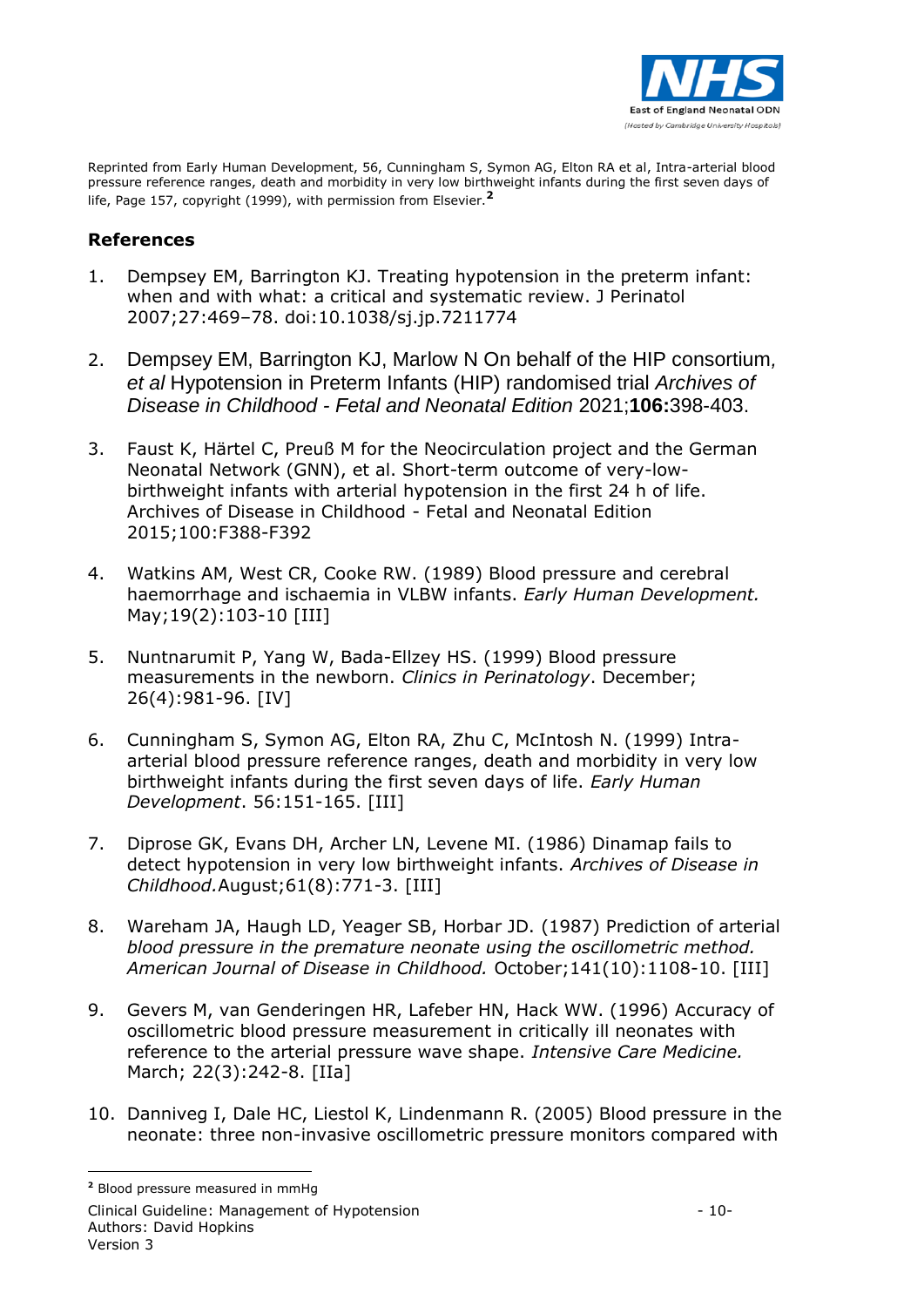

invasively measured blood pressure. *Acta Paediatrica.* February;94(2):191-  $6.$ [Ia]

- 11. Sonesson SE, Broberger U. (1987) Arterial blood pressure in the very low birthweight neonate. *Acta Paediatrica Scandinavia.* March;76(2):338-41. [III]
- 12. Moniaci V, Kraus M. (1997) Determining the relationship between invasive and non-invasive blood pressure values. *Neonatal Network.* February;16(1):51-6.[IIb]
- 13. Park MK, Rotham JL, German VF. (1983) Systolic pressure amplification in pedal arteries in children. *Critical Care Medicine.* April;11(4):286-289. [IIb]
- 14. Ng PC. Adrenocortical insufficiency and refractory hypotension in preterm infants. *Archives of Disease in Childhood - Fetal and Neonatal Edition* 2016;101:F571-F576.
- 15. Miall-Allen VM, De Vries LS, Whitelaw AGL. (1987) Mean arterial blood pressure and neonatal cerebral lesions. *Archives of Disease in Childhood.* October; 62(10):1068-9. [III]
- 16. Bada HS, Korones SB, Perry EH et al. (1990) Mean arterial blood pressure changes in premature infants and those at risk for intraventricular haemorrhage. *Journal of Pediatrics*. October; 117(4):607-14. [III]
- 17. Sarti A, Savron F, Ronfani L, Pelizzo G, Barbi E. (2006) Comparison of three sites to check the pulse and count the heart rate in hypotensive infants. *Paediatric Anaesthesia.* April; 16(4):394-8. [III]
- 18. Evans N, Moorcraft J. (1992) Effect of patency of the ductus arteriosus on blood pressure in very preterm infant. *Archives of Disease in Childhood.* October; 67(10 Spec No): 1169-73. [III]
- 19. Helbock HJ, Insoft RM, Conte FA. (1993) Glucocorticoid-responsive hypotension in extremely low birth weight newborns. *Pediatrics.* November; 92(5):715-7. [III]
- 20. Korte C, Styne D, Merritt AT, Mayes D, Wertz A, Helbock HJ.(1996) Adrenocorticoid function in the very low birth weight infant: Improved testing sensitivity and association with neonatal outcome. *Journal of Pediatrics*. February; 128(2):257-263. [Ib]
- 21. Batton B, Li L, Newman NS for the Eunice Kennedy Shriver National Institute of Child Health & Human Development Neonatal Research Network*, et al.* Early blood pressure, antihypotensive therapy and outcomes at 18–22 months' corrected age in extremely preterm infants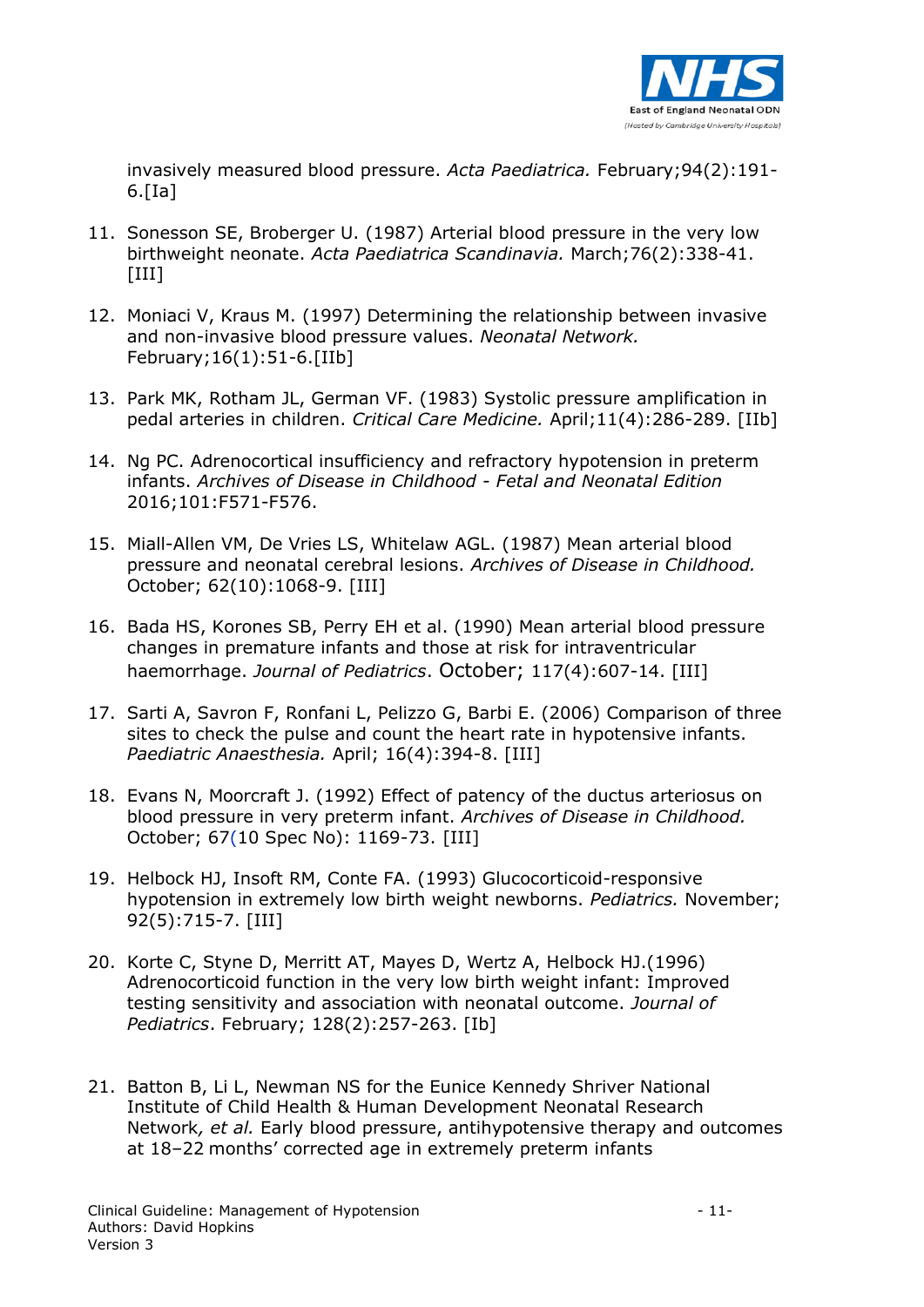

*Archives of Disease in Childhood - Fetal and Neonatal Edition* 2016;**101:**F201-F206.

- 22. Durrmeyer X, Marchand-Martin L, Porcher R, Gascoin G, Roze JC, Storme L, Favrais G, Ancel PY, Cambonie G; Hemodynamic EPIPAGE 2 Study Group. Abstention or intervention for isolated hypotension in the first 3 days of life in extremely preterm infants: association with short-term outcomes in the EPIPAGE 2 cohort study. Arch Dis Child Fetal Neonatal Ed. 2017 Nov;102(6):490-496. doi: 10.1136/archdischild-2016-312104. Epub 2017 Mar 16. PMID: 28302697.
- 23. Dasgupta SJ, Gill AB. (2003) Hypotension in the very low birthweight infant: the old, the new and the uncertain. *Archives of Disease in Childhood Fetal & Neonatal Ed.* 88; F450-454. [IV]
- 24. Osborn DA, Evans N. (2004) Early volume expansion for prevention of morbidity and mortality in very preterm infants. *Cochrane Database of Systematic Reviews.* (2):CD002055. [Ia]
- 25. Seri I, Evans J. (2001) Controversies in the diagnosis and management of hypotension in the newborn infant. *Current Opinion in Pediatrics.* April; 13(2):116-23. [IV]
- 26. BAPM (1999) *Guidelines for good practice in the management of neonatal respiratory distress syndrome.* [IV]
- 27. Oca MJ, Nelson M, Donn SM. (2003) Randomized trial of normal saline versus 5% albumin for the treatment of neonatal hypotension. *Journal of Perinatology.* September; 23(6):473-6. [Ia]
- 28. Seri I, Rudas G, Bors Z, Kanyicska B, Tulassay T. (1993) Effects of lowdose dopamine infusion on cardiovascular and renal functions, cerebral blood flow and plasma catecholamine levels in the sick preterm infant. *Pediatric Research.* December;34(6):742-9. [III]
- 29. Roze JC, Tohier C, Maingueneau C, [Lefevre M,](http://www.ncbi.nlm.nih.gov/entrez/query.fcgi?db=pubmed&cmd=Search&itool=pubmed_AbstractPlus&term=%22Lefevre+M%22%5BAuthor%5D) [Mouzard A.](http://www.ncbi.nlm.nih.gov/entrez/query.fcgi?db=pubmed&cmd=Search&itool=pubmed_AbstractPlus&term=%22Mouzard+A%22%5BAuthor%5D) (1993) Response to dobutamine and dopamine in the hypotensive very preterm infant. *Archives of Disease in Childhood.* July; 69(1 Spec No):59-63. [Ia]
- 30. Seri I. (1995) Cardiovascular, renal, and endocrine actions of dopamine in neonates and children. *Journal of Pediatrics.* March; 126(3):333-44.
- 31. Klarr JM, Faix RG, Pryce CJ, Bhatt Mehta V. (1994) Randomised, blind trial of dopamine versus dobutamine for treatment of hypotension in preterm infants with respiratory distress syndrome. *Journal of Pediatrics.* July; 125(1):117-22. [Ia]
- 32. Subhedar NV, Shaw NJ. (2003) Dopamine versus dobutamine for hypotensivie preterm infants. *Cochrane Database of Systematic Reviews.*